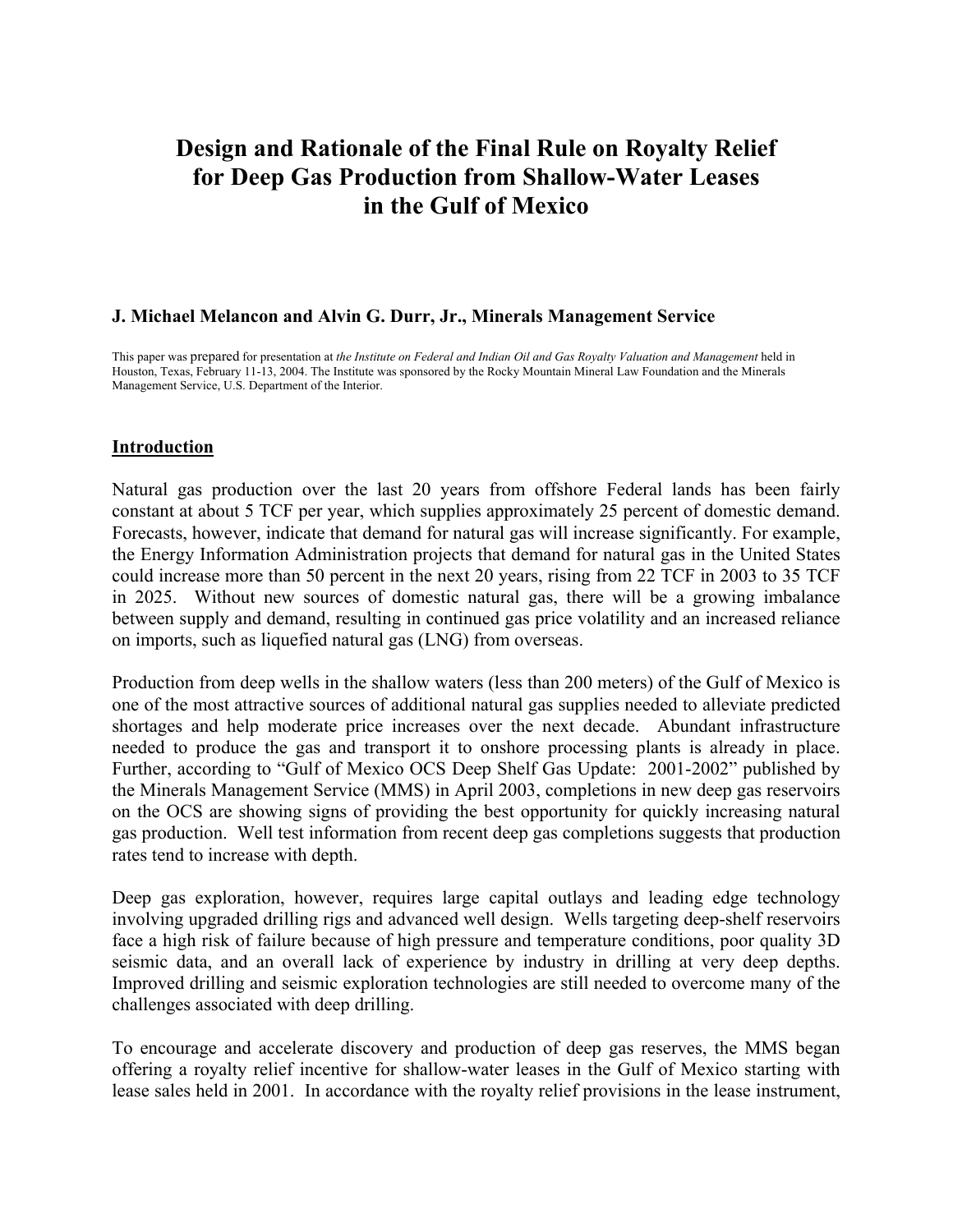a royalty suspension volume of 20 BCF of deep gas production is earned when a well is drilled and completed in a new deep gas reservoir and commences production within the first five years of the life of the lease. Deep gas production is defined as any gas production from a completion with the top of the perforated interval 15,000 feet or deeper subsea (true vertical depth below the datum at mean sea level). Royalties would be due, however, during a calendar year when the average gas price exceeds the threshold price of \$5.00 per MMBTU (\$3.50 per MMBTU for leases in Sale 178), which is adjusted annually for inflation from the year 2000. Currently, three leases issued since 2001 are producing under this deep gas royalty relief program.

The above incentive applies to 1,240 shallow-water leases issued since the beginning of 2001, but most of deep gas potential on the Gulf of Mexico Shelf, which the MMS believes could be as much as 55 TCF, underlies many of the 2,400 shallow-water leases in existence before 2001. On March 26, 2003, MMS published a proposed rule that would provide a deep gas royalty relief incentive for these leases. So lessees would not delay drilling new deep wells, MMS made the relief applicable to deep wells that commenced drilling on or after March 26, 2003, but the relief would only apply to production occurring on and after the effective date of the final rule.

The final rule was published on January 26, 2004, and will become effective on March 1, 2004. Since the date of the proposed rule, nine lessees have notified the MMS of their intent to drill a total of 28 deep wells on leases that were in effect before 2001.

# **Summary of Final Rule on Deep Gas Royalty Relief**

A lease is eligible for deep gas royalty relief under the final rule if it (1) is located in the Gulf of Mexico wholly west of 87 degrees, 30 minutes West longitude, and in water depth less than 200 meters, (2) was in existence on January 1, 2001, or elected a one-time option to replace the deep gas royalty relief terms in the lease instrument with the terms in the final rule, and (3) has not produced from a well with a perforated interval, the top of which is 18,000 feet TVD SS or deeper, which commenced drilling before the date of the proposed rule (March 26, 2003).

A qualified well can earn a royalty suspension volume up to 25 BCF for deep gas production, which is the maximum suspension volume allowed per lease. A **qualified well** is an original (new) well or sidetrack with a perforated interval, the top of which is at least 15,000 TVD SS, that begins drilling on or after March 26, 2003, commences production within five years following the effective date of the final rule, and meets the regulatory reporting requirements. Deep sidetracks earn a royalty suspension volume based on the actual length of the sidetrack. Subsequent qualified wells may share in the lease's royalty suspension volume.

A lease may also earn a royalty suspension supplement up to 5 BCFE by drilling an unsuccessful well or sidetrack to a target depth of 18,000 feet TVD SS or deeper. A lease is allowed two royalty suspension supplements or a maximum of 10 BCFE. A royalty suspension supplement can only be earned if no qualified well has produced on the lease at or below 18,000 feet TVD SS. Future oil and gas production from the lease, regardless of depth, can be applied toward a royalty suspension supplement.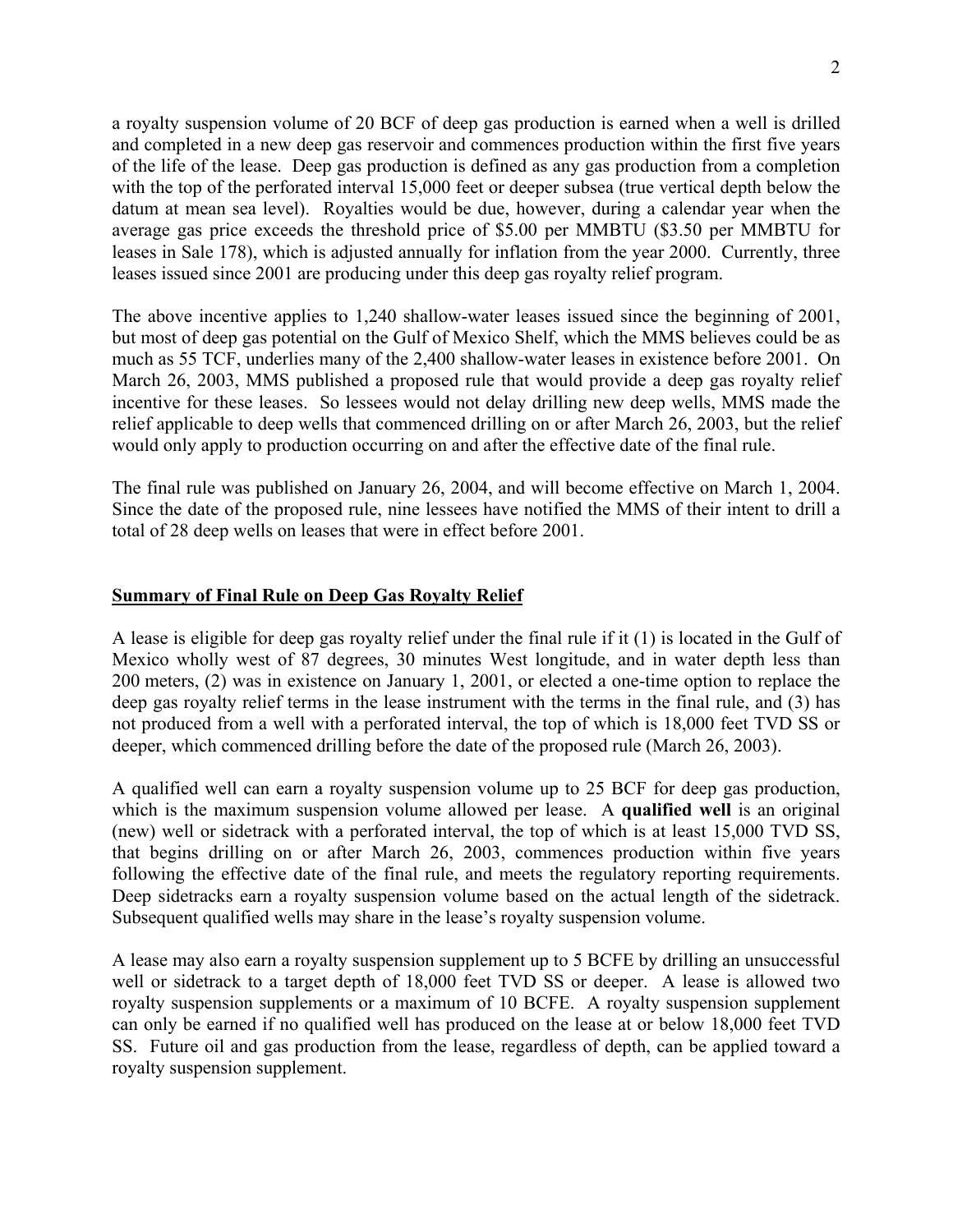On the basis of the above incentives, a lease can earn the right to produce as much as 35 BCFE of royalty-free hydrocarbon, that is 10 BCFE for two unsuccessful wells and then 25 BCF for a subsequent qualified well drilled to at least 18,000 feet TVD SS. Further details on specific royalty suspension volumes and supplements that can be earned by an eligible lease are found later in this paper under *Main Components of the Final Rule*.

In the proposed rule, if the average gas price for a calendar year exceeds the threshold price established at \$5.00 per MMBTU, adjusted annually for inflation from the year 2000, then the lessees must pay royalties on deep gas production for that calendar year. The MMS has decided to revise the gas price threshold in the final rule. The revised threshold is \$9.34 per MMBTU, adjusted annually for inflation from the year 2004. A discussion of the price threshold can be found in this paper under *Major Issues*.

# **Major Issues**

Following publication of the Proposed Rule for Deep Gas Royalty Relief on March 26, 2003, the MMS addressed five major issues based on comments received from industry at an MMS sponsored workshop held in Houston on April 30, 2003, and written comments submitted by 14 respondents.

# 1. Lease/Well Eligibility

The MMS received comments requesting that we either drop the stipulation that leases with previous deep gas production are not eligible for relief or that we consider deep wells drilled on leases with previous deep production be eligible for relief if drilled to a substantially deeper depth.

It was the MMS' position in the proposed rule that a lease already producing from a deep depth did not need royalty relief as an incentive to conduct additional deep drilling operations. While we still believe deep drilling and production prior to March 26, 2003, reduces the economic risks associated with further deep drilling, it is less likely to reduce the risks associated with drilling to a deeper depth interval.

Therefore, the MMS has reconsidered its position in the proposed rule on this issue. The final rule provides a royalty suspension volume for a qualified well drilled to 18,000 feet TVD SS or deeper even if there was production on the lease from 15,000 to less than 18,000 feet TVD SS, regardless if the production was prior to or after March 26, 2003. Since the successful drilling of a well in the 15,000 to less than 18,000 feet category may provide some encouragement to drill to a deeper target, the MMS has established under this scenario a lower royalty suspension volume for the deeper depth interval. For example, if a lease has production from 15,000 to less than 18,000 feet TVD SS, and subsequent production from a qualified original well at 18,000 feet TVD SS or deeper, then the lease earns a royalty suspension volume of 10 BCF, the difference in the royalty suspension volumes for the two depth intervals.

Further, in the proposed rule the first qualified well establishes the royalty suspension volume for the lease. For example, if the first qualified original well produces from 15,000 to less than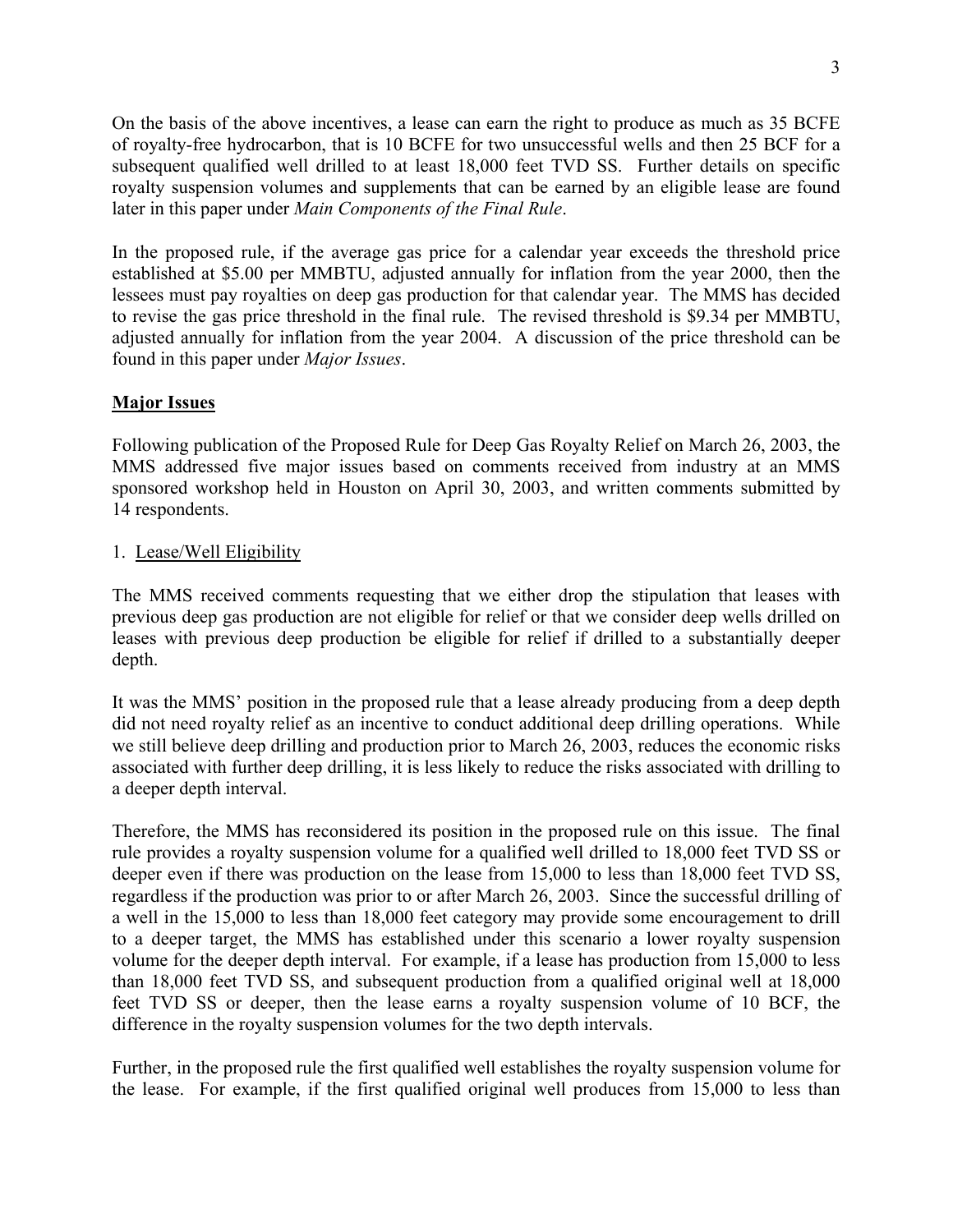18,000 feet TVD SS, the royalty suspension volume for the lease under the proposed rule would be limited to 15 BCF, which is the suspension volume applicable to that depth interval. The MMS has structured the final rule so that the total magnitude of the royalty suspension volume that can be earned on the lease is independent of the order in which wells are drilled to different depth categories. If a qualified original well produces from 15,000 to less than 18,000 feet TVD SS and another qualified original well produces from 18,000 feet TVD SS or deeper, then the lease would earn a royalty suspension volume of 25 BCF no matter which well commenced production first.

# 2. Sidetracks

The MMS received many comments requesting that sidetrack drilling be eligible for deep gas royalty relief. We decided not to include sidetracks in the proposed rule because of large variations in sidetrack costs, with the average cost being significantly less than new wells. Further, we had very limited cost data on sidetracks drilled to deep depth intervals. However, based on comments we received from industry that sidetracks could be used extensively for drilling deep targets, the MMS concluded that royalty relief for sidetracks would provide a meaningful incentive for encouraging and accelerating deep gas drilling and production. Accordingly, the final rule includes relief for sidetrack drilling.

The royalty suspension volume varies based on the actual length of the sidetrack. We developed a formula based on our economic analysis whereby a portion of the royalty suspension volume is a fixed amount associated with completion and platform modification costs and a variable amount associated with the sidetrack drilling cost. The formula we use in the final rule is 4 BCF + 0.6 BCF per 1,000 feet of sidetrack length, not to exceed the royalty suspension volume for new wells.

Unsuccessful sidetracks with a length of at least 10,000 feet and drilled to 18,000 feet TVD SS or deeper may earn a royalty suspension supplement. The MMS determined that a royalty suspension supplement would not be a meaningful incentive for sidetracks less than 10,000 feet. The formula for determining the supplement amount is  $0.8$  BCF +  $0.12$  BCF per 1,000 feet of sidetrack length.

The MMS also received several comments on the definitions of bypass and sidetrack as presented at our workshop on April 30, 2003. In the final rule, we make it clear that a bypass (a remedial drilling effort in which a portion of a hole is redrilled) is considered a drilling operation associated with the original (new) well or sidetrack. Therefore, a bypass does not affect the royalty suspension volume. Further, a sidetrack is defined to include the drilling of a well from a platform slot reclaimed from a previously drilled well and the re-entry and deepening of an existing well. Furthermore, the definition of an original well in the final rule clarifies that all sidetracks drilled from an original well before the drilling rig moves off the well location are considered part of the original well and the royalty suspension volume designated for original wells is applicable.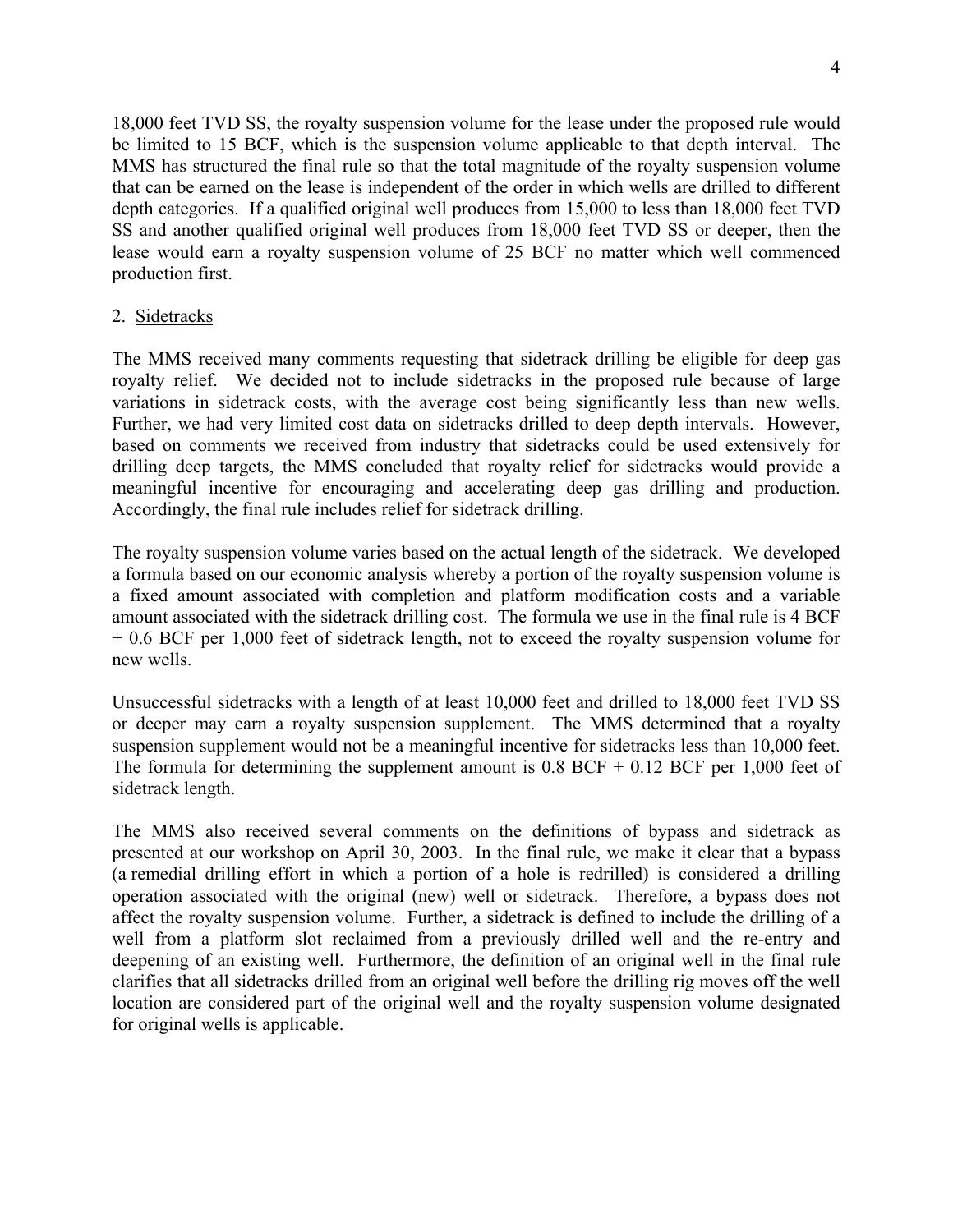#### 3. Unitization

A number of comments received by the MMS recommended that the royalty suspension volume earned by a unit well should be allocated in proportion to the royalty obligation in the unit, i.e., the same allocation as unit production. Several respondents pointed out that in many cases involving units, the value of the relief will be diminished. For example, if deep production from one well is allocated on a 50/50 basis to two unitized leases, then under the proposed rule only gas production allocated to the lease with the deep well is royalty free. Therefore, the deep well would have to produce 30 BCF to receive the full royalty free incentive of 15 BCF. While MMS understands the rationale for the recommended approach, following considerable discussion and careful consideration of this issue, we rejected the recommendation.

Since a unit acts as a single entity, same as a lease, deep gas royalty relief under a true unit-based approach would consist of one royalty suspension volume earned by the drilling of a deep unit well. The volume would then be allocated to the unitized leases in the same proportion as production. Additionally, under a unit-based approach rather than individual unit leases being ineligible for relief (e.g., production from a well drilled before March 26, 2003), the entire unit would be ineligible. Under the lease-based approach in the proposed and final rules, each eligible unit lease can earn a royalty suspension volume with the drilling of a deep well. The volume is not allocated to the other unit leases. This approach potentially provides a larger, more valuable incentive than the true unit-based approach. The above comments from industry are apparently suggesting, as was discussed at the workshop, a hybrid approach whereby the royalty suspension volume is earned on a lease basis and ineligibility is limited to individual unit leases, but the allocation of the suspension volume is on a unit basis.

Even with the hybrid approach, some leases in a unit that are allocated production may not be eligible for deep gas royalty relief and, therefore, cannot be allocated a royalty suspension volume. For example, approximately 50 percent of the existing shallow-water units have either a State lease or an ineligible Federal lease that cannot be allocated a royalty suspension volume at one or both well depth intervals. Ineligible Federal leases include those leases in water depths deeper than 200 meters or with deep production from wells that commenced drilling prior to March 26, 2003. Other units may contain leases issued after January 1, 2001, which have deep gas royalty relief with different magnitudes and no provisions in the lease instrument requiring the lessee to allocate the royalty suspension volume.

Further, the lease-based approach will result in significantly less administrative burden. If the royalty suspension volume is allocated, in addition to the initial allocation, several reallocations may be needed when the results of new wells are obtained. Furthermore, after the initial royalty suspension volume is earned for the unit, the drilling of the first qualified well on each remaining unitized lease would require a calculation of the remaining royalty suspension volume prior to reallocating the revised suspension volume. In addition, when production data are updated, "look-backs" would be needed to confirm the accuracy of the reallocation or make necessary adjustments.

Under the final rule and MMS unitization policy, separate participating areas will allocate royalty-bearing and royalty-free gas production. Shallow reservoirs and ineligible deep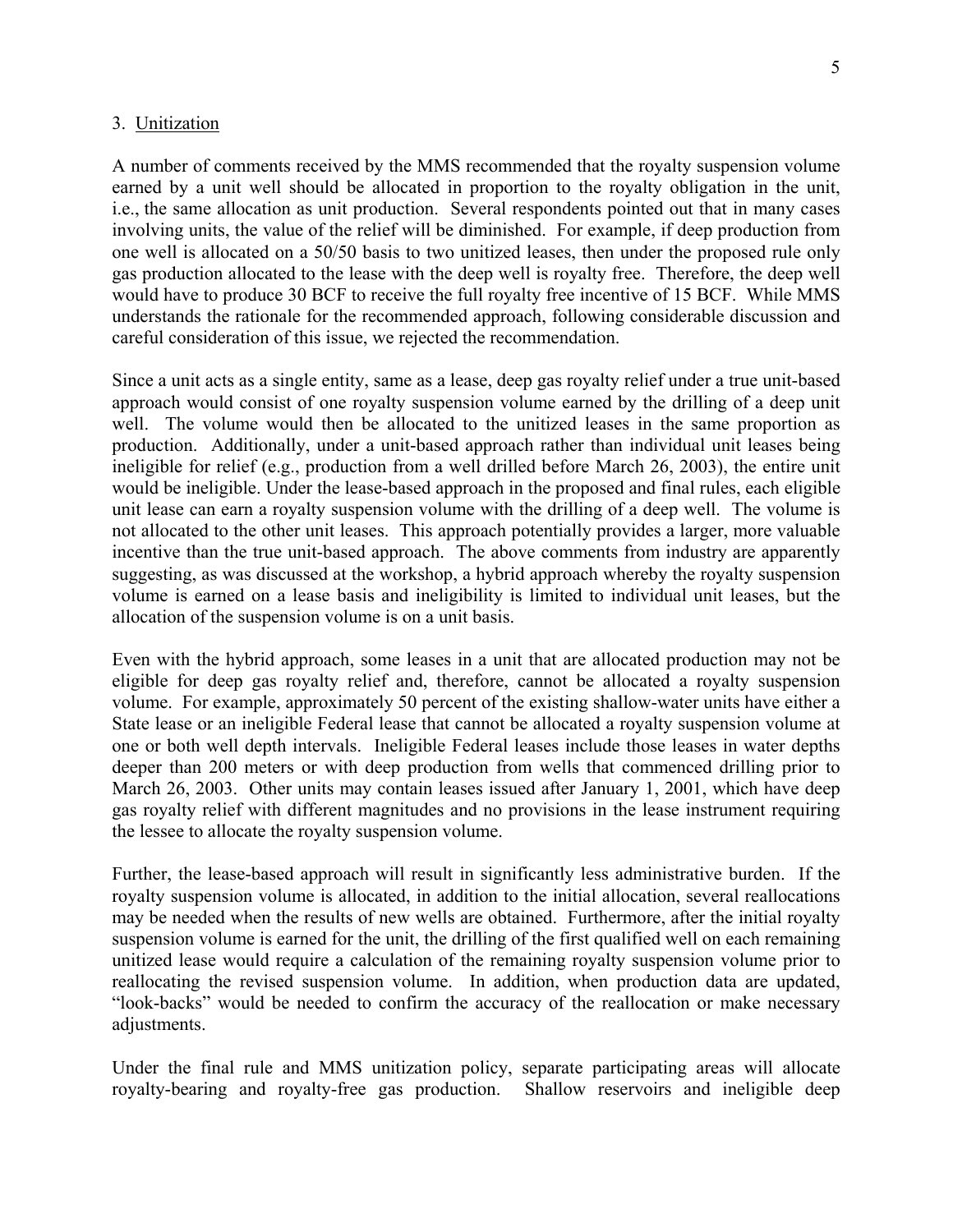reservoirs will be in the royalty-bearing participating area and reservoirs with qualified wells will be in the royalty-free participating area. In the royalty-free participating area, however, only gas production allocated to leases that earned a royalty suspension volume is royalty-free. The unit working interest owners can allocate royalty relief benefits using the Unit Operating Agreement to offset any imbalance from royalty relief going only to a unit participant with a qualified well.

In conclusion, MMS recognizes that using lease-based royalty relief for units combined with our customary allocation of production policy may require, in order to obtain maximum relief, production volumes above the royalty suspension volume. However, as discussed above, matching the allocation of production with the allocation of royalty suspension volume creates problems when the unit encompasses eligible and ineligible leases or leases issued after January 1, 2001.

# 4. Price Threshold

The proposed rule includes a gas price threshold of \$5 per MMBTU, adjusted annually from the year 2000 for inflation. Lessees must pay royalties during any calendar year in which the average daily closing gas price on the New York Mercantile Exchange (NYMEX) exceeds the threshold price, and the production during such year counts against the royalty suspension volume. A threshold was included in the proposed rule and other MMS royalty relief programs because, in general, when prices exceed the threshold, royalty relief is unnecessary to achieve the desired level of exploration and development.

Industry strongly recommended that MMS eliminate or revise the gas price threshold to remove the uncertainty about the availability of royalty relief. Lessees commented that eliminating royalty relief in the face of tightening supplies is exactly the opposite of what should be done and, with prices currently above the threshold, there may be no royalty relief incentive for deep drilling this year.

In response to the comments, MMS conducted an in-depth study of the price threshold issue considering incremental production, net effect on royalties, and price volatility. While high gas prices would normally be sufficient to increase deep gas drilling significantly, MMS now believes that rising prices accompanied by volatile price swings, which the market has been experiencing, will moderate any increase in deep drilling. MMS has concluded that modifying the price threshold in the proposed rule would improve our deep gas royalty relief incentive program. In the final rule, the gas price threshold is \$9.34 per MMBTU, adjusted annually after 2004 for inflation.

### 5. Ultra-Deep Drilling Category

The proposed rule for deep gas royalty relief did not provide any additional relief for ultra-deep drilling below 20,000 feet. Wells drilled 18,000 feet TVD SS or deeper could earn a royalty suspension volume of 25 BCF of deep gas production. Several industry comments on the proposed rule supported a larger suspension volume (35 to 45 BCF) for ultra-deep drilling because of a dramatic increase in the cost of wells drilled below 20,000 feet.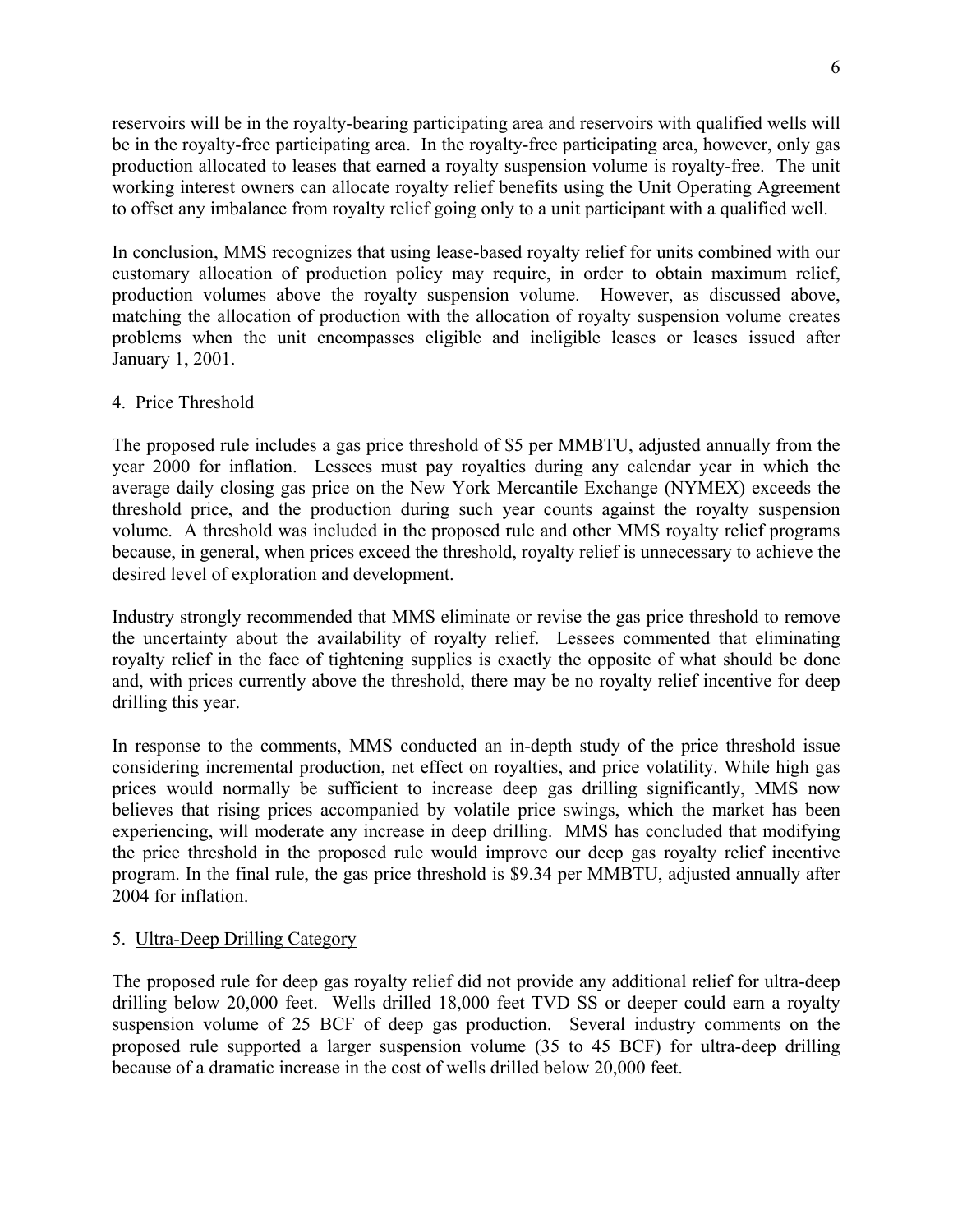The MMS does not have sufficient data needed to conduct an economic analysis for determining an appropriate royalty suspension volume for an ultra-deep drilling category. It would be difficult to predict accurately the chance of drilling success, the potential size of discoveries, and the average drilling and completion cost. In addition, adding an ultra-deep drilling category would have delayed the regulatory process, including publication of the final rule.

Congress is considering new energy legislation including royalty relief for ultra-deep drilling. If this legislation passes, MMS intends to offer a comment period on royalty relief for ultra-deep drilling and subsequently issue a final rule on the subject consistent with the Congressional legislation.

# **Main Components of the Final Rule**

- 1. Lease Eligibility
	- a. *A lease must have been in existence on January 1, 2001*. Designated leases issued after this date are eligible for deep gas royalty relief pursuant to the royalty suspension provisions in the lease instrument. Leases issued after January 1, 2001, will have a onetime opportunity to replace the deep gas royalty relief in the lease terms with the deep gas provisions in the final rule.
	- b. *A lease must be located in the Gulf of Mexico wholly west of 87 degrees, 30 minutes West longitude in water less than 200 meters deep.* The Deep Water Royalty Relief Act of 1995 provides MMS the authority to reduce, modify, or elimate any royalty to promote development, increase production, or encourage production of marginal reserves on certain leases or categories of leases. This authority applies to both deep and shallowwater leases in the above designated area. The MMS decided not to apply the deep gas royalty relief program to leases in water depths 200 meters or deeper because these leases are eligible for relief under our deepwater program. However, leases partly in water depths greater than 200 meters that are not eligible for relief under the deepwater program may be eligible for relief under the deep gas program.
	- c. *A lease must not have produced from a well with a perforated interval the top of which is 18,000 feet TVD SS or deeper that commenced drilling before March 26, 2003.* If a lease has produced from a well with the top of the perforated interval from 15,000 to less than 18,000 feet TVD SS (regardless if that production occurred before or after March 26, 2003), then the lease can still earn a royalty suspension volume by drilling a successful well with the top of the perforated interval 18,000 feet TVD SS or deeper. In the proposed rule, a lease was not eligible for any royalty suspension volume if it had production from a deep well (top of the perforated interval 15,000 feet TVD SS or deeper) that commenced drilling before March 26, 2003.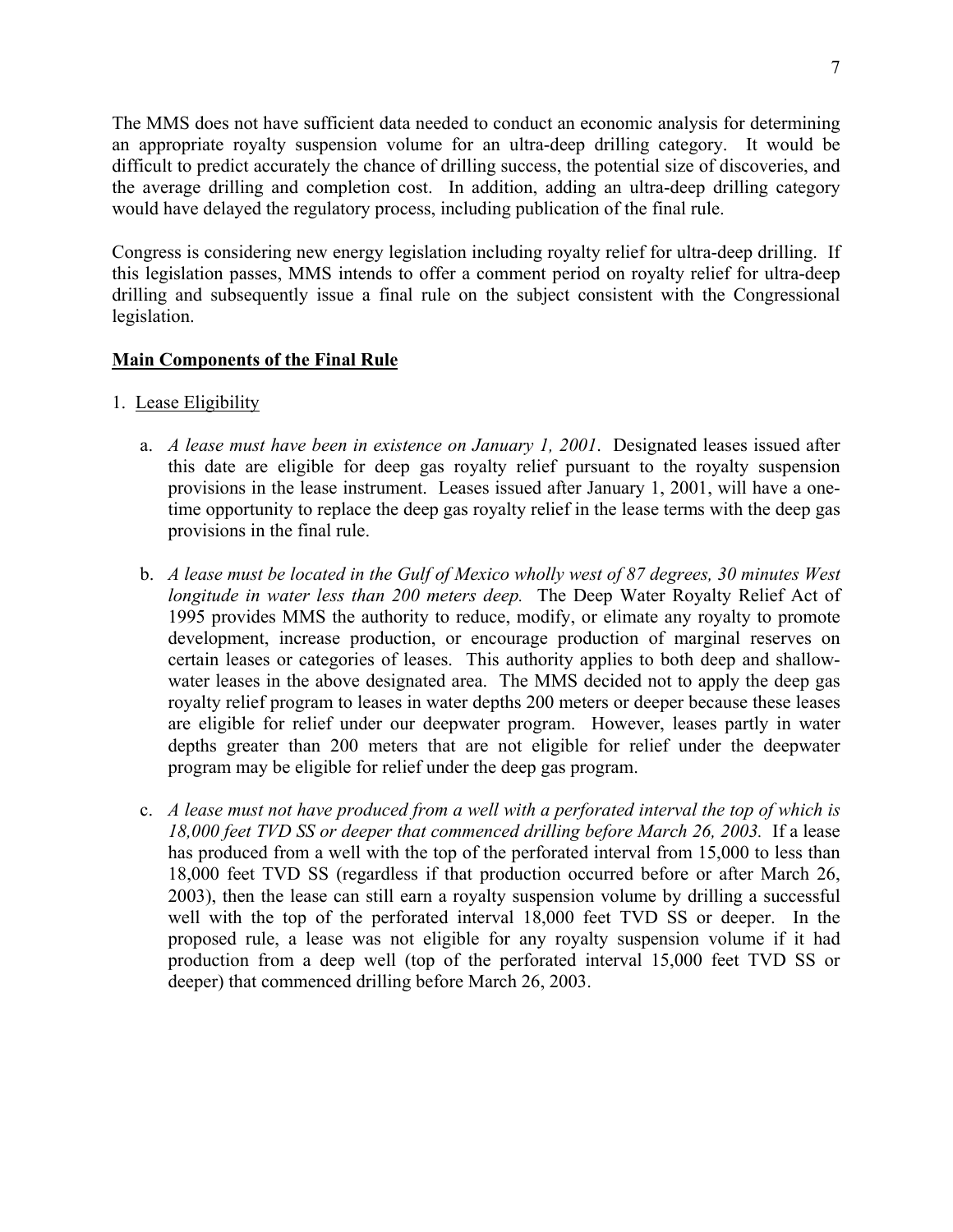#### 2. Royalty Suspension Volume

a. An eligible lease that has not produced from a deep well (15,000 TVD SS) that commenced drilling before March 26, 2003, may earn a royalty suspension volume shown in the following table:

| If the lease has a qualified well that         | Then the lease earns a royalty suspension      |
|------------------------------------------------|------------------------------------------------|
| $is \ldots$                                    | volume on this amount of gas production        |
| An original well with a perforated             |                                                |
| interval, the top of which is from $15,000$ to | <b>15 BCF</b>                                  |
| less than 18,000 feet TVD SS.                  |                                                |
| A sidetrack with a perforated interval, the    | 4 BCF plus 600 MCF times sidetrack measured    |
| top of which is from 15,000 to less than       | depth (rounded to the nearest 100 feet) but no |
| 18,000 feet TVD SS.                            | more than 15 BCF.                              |
| An original well with a perforated             |                                                |
| interval, the top of which is 18,000 feet      | <b>25 BCF</b>                                  |
| TVD SS or deeper.                              |                                                |
| A sidetrack with a perforated interval, the    | 4 BCF plus 600 MCF times sidetrack measured    |
| top of which is 18,000 feet TVD SS or          | depth (rounded to the nearest 100 feet) but no |
| deeper.                                        | more than 25 BCF.                              |

b. If an eligible lease has produced from a well with a perforated interval, the top of which is from 15,000 to less than 18,000 feet (regardless if the production was before or after March 26, 2003), and the lease subsequently has a qualified well with a perforated interval, the top of which is 18,000 feet TVD SS or deeper, then the following royalty suspension volumes are applicable:

| If the subsequent qualified well is $\dots$  | Then you earn a royalty suspension volume<br>on this amount of gas production. |
|----------------------------------------------|--------------------------------------------------------------------------------|
| An original well or a sidetrack with a       |                                                                                |
| perforated interval, the top of which is     | 0 BCF                                                                          |
| from $15,000$ to less than $18,000$ feet TVD |                                                                                |
| SS.                                          |                                                                                |
| An original well with a perforated           |                                                                                |
| interval, the top of which is 18,000 feet    | <b>10 BCF</b>                                                                  |
| TVD SS or deeper.                            |                                                                                |
| A sidetrack with a perforated interval, the  | 4 BCF plus 600 MCF times sidetrack measured                                    |
| top of which is 18,000 feet TVD SS or        | depth (rounded to the nearest 100 feet) but no                                 |
| deeper.                                      | more than 10 BCF.                                                              |

c. Royalties will be suspended on gas volumes produced by qualified wells on and after the effective date of the final rule (March 1, 2004) and reported on the Oil and Gas Operations Report, Part A (OGOR-A). The OGOR-A is the only form filed by lessees where production is required to be reported by well. Since only certain wells on a lease will have deep gas royalty relief, the use of OGOR-A was the only practical option for monitoring royalty-free production. Although some of the gas production reported on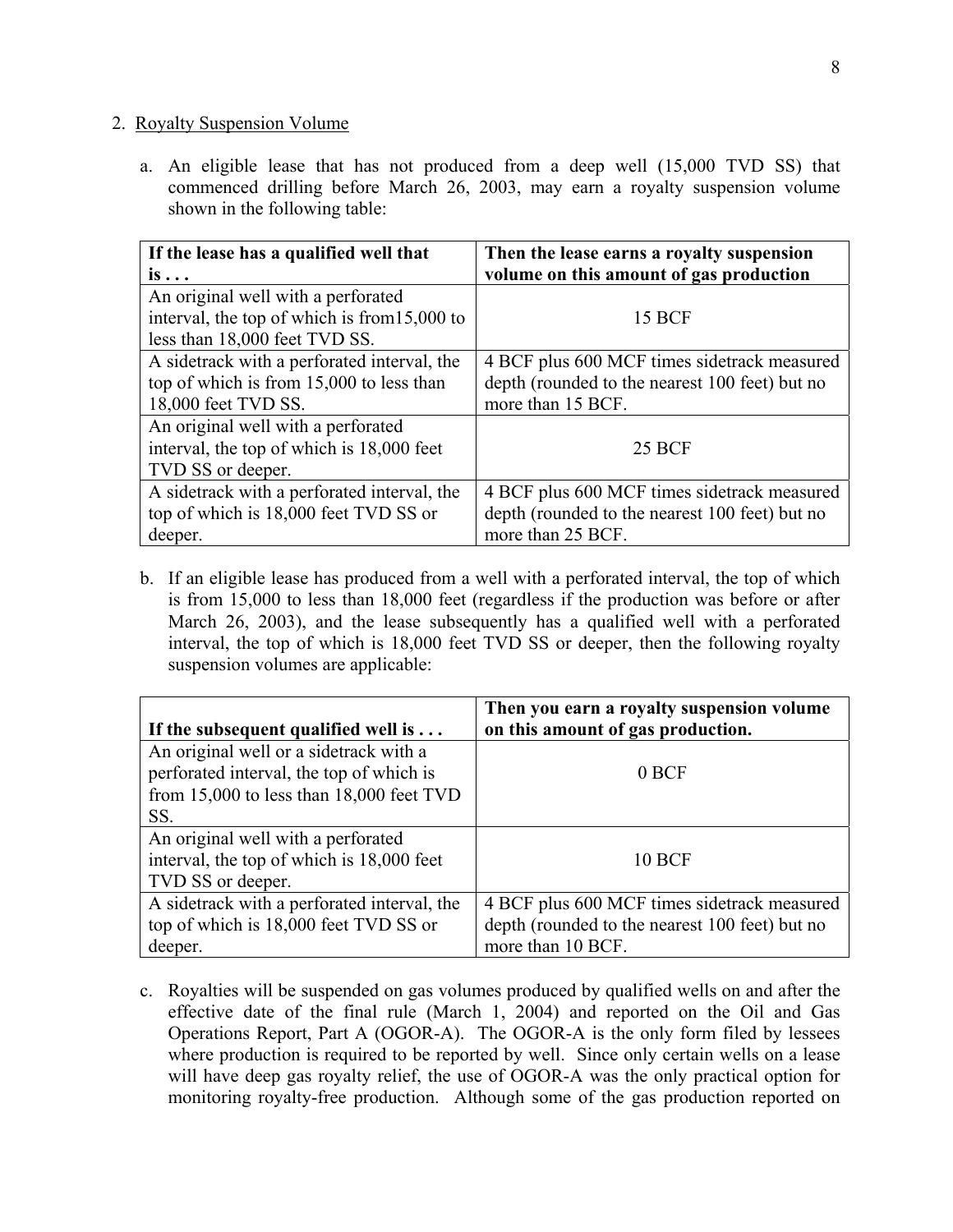OGOR-A is not normally royalty-bearing (fuel, flare, etc.), this is generally a very small percentage of the total production. Using OGOR-A should only slightly reduce the royalty suspension volume earned by a lease.

- d. Production from all qualified wells, regardless of drilling depth category, may be applied toward the lease's royalty suspension volume. Production must commence from the well within 5 years following the effective date of the final rule.
- e. If a lease is part of an MMS-approved unit, the royalty suspension volume earned by a qualified well drilled on that lease applies only to that lease and not to other leases within the unit. Production from all qualified wells on a non-unitized portion of the lease and production allocated to the lease from qualified wells on the lease and other leases in the unit may be applied toward the royalty suspension volume.
- f. Lessees must notify, in writing, the Regional Supervisor for Production and Development of their intent to begin drilling operations on deep wells. Further, within 30 days following commencement of production, lessees must notify the Regional Supervisor that production has begun and request confirmation of the size of the royalty suspension volume.

### 3. Royalty Suspension Supplement

a. With the drilling of a certified unsuccessful well (see definition in final rule) to at least 18,000 feet TVD SS, a lease may earn a royalty suspension supplement shown in the following table:

|                                                | Then the lease earns a royalty suspension<br>supplement on this volume of oil and gas |
|------------------------------------------------|---------------------------------------------------------------------------------------|
| If the certified unsuccessful well is          | production.                                                                           |
| An original well and the lease has not         |                                                                                       |
| produced gas or oil from a deep well.          | 5 BCFE                                                                                |
| A sidetrack (with a sidetrack measured         | 0.8 BCFE plus 120 MCFE times sidetrack                                                |
| depth of at least 10,000 feet) and the lease   | measured depth (rounded to the nearest 100                                            |
| has not produced gas or oil from a deep        | feet) but no more than 5 BCFE.                                                        |
| well.                                          |                                                                                       |
| An original well or a sidetrack (with a        |                                                                                       |
| sidetrack measured depth of at least 10,000    |                                                                                       |
| feet) and the lease has produced gas or oil    |                                                                                       |
| from a deep well with a perforated interval,   |                                                                                       |
| the top of which is from $15,000$ to less than |                                                                                       |
| 18,000 feet TVD SS.                            | 2 BCFE                                                                                |

b. Royalties will be suspended on oil and gas volumes produced from the lease, regardless of depth, as reported on the OGOR-A. The royalty suspension supplement will be effective the day the information described in paragraph d. of this section is submitted to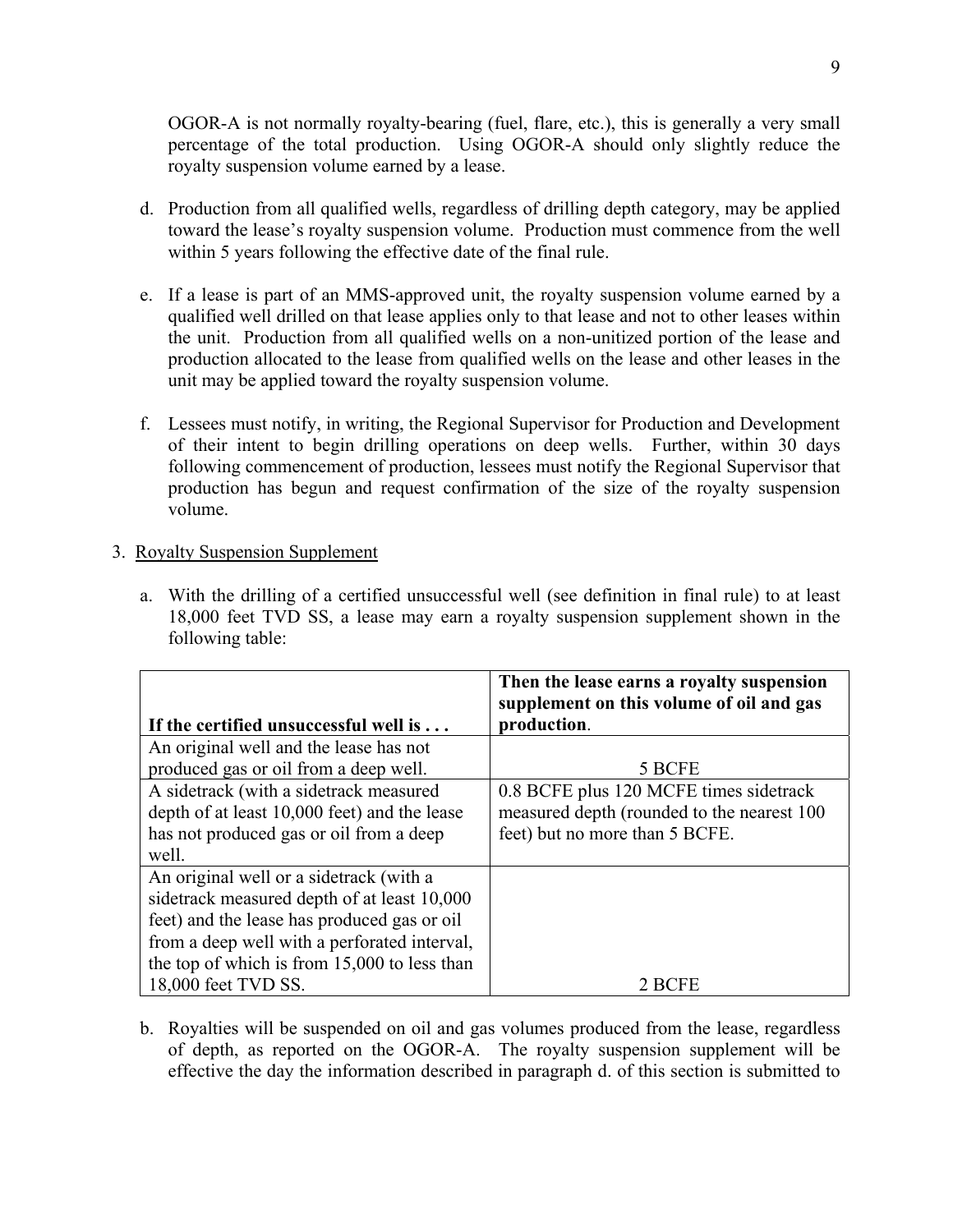the MMS. If a lease is part of an MMS-approved unit, royalties will be suspended on unit oil and gas production allocated to the lease.

- c. A lease is eligible for two royalty suspension supplements with a maximum of 10 BCFE per lease. Royalty suspension supplements must be earned prior to production from a well with the top of the perforated interval 18,000 feet TVD SS or deeper. A single wellbore cannot earn more than one royalty suspension supplement.
- d. Within 60 days after drilling an unsuccessful well 18,000 feet TVD SS or deeper, the lessee must provide the Regional Supervisor with the following information needed to confirm that a certified unsuccessful well has been drilled:
	- (1) Well log data, if the well or sidetrack does not meet the producibility requirements of 30 CFR Part 250, Subpart A,
	- (2) Well log, well test, seismic, and economic data if the well does meet the above producibility requirements, and
	- (3) Information that allows the Regional Supervisor to confirm the size of the royalty suspension supplement for a sidetrack, including sidetrack measured depth and supporting documentation.

# 4. Price Threshold

Lessees must pay royalties on production, which would otherwise be royalty free under the final rule, for any calendar year when the average daily NYMEX natural gas price exceeds the price threshold. The gas price threshold is \$9.34 per MMBTU for calendar year 2004 with an annual adjustment for inflation. The inflation adjustment is determined by the percentage that the implicit price deflator for the gross domestic product, as published by the Department of Commerce, changed during the calendar year. Royalties plus interest are due no later than 90 days after the end of the calendar year. Production volumes during a calendar year when the threshold price is exceeded count as part of the royalty suspension volume and royalty suspension supplement.

### 5. Substitution Option for New Leases

The final rule provides a one-time option for lessees of shallow-water Gulf of Mexico leases issued as part of an OCS lease sale held after January 1, 2001, to replace the deep gas royalty relief terms in the lease instrument with the royalty relief terms in the final rule. Lessees must notify, in writing, the Regional Supervisor for Production and Development within 180 days after the effective date of the final rule or 180 days after the lease was issued, whichever is later. Exercising the option is irrevocable.